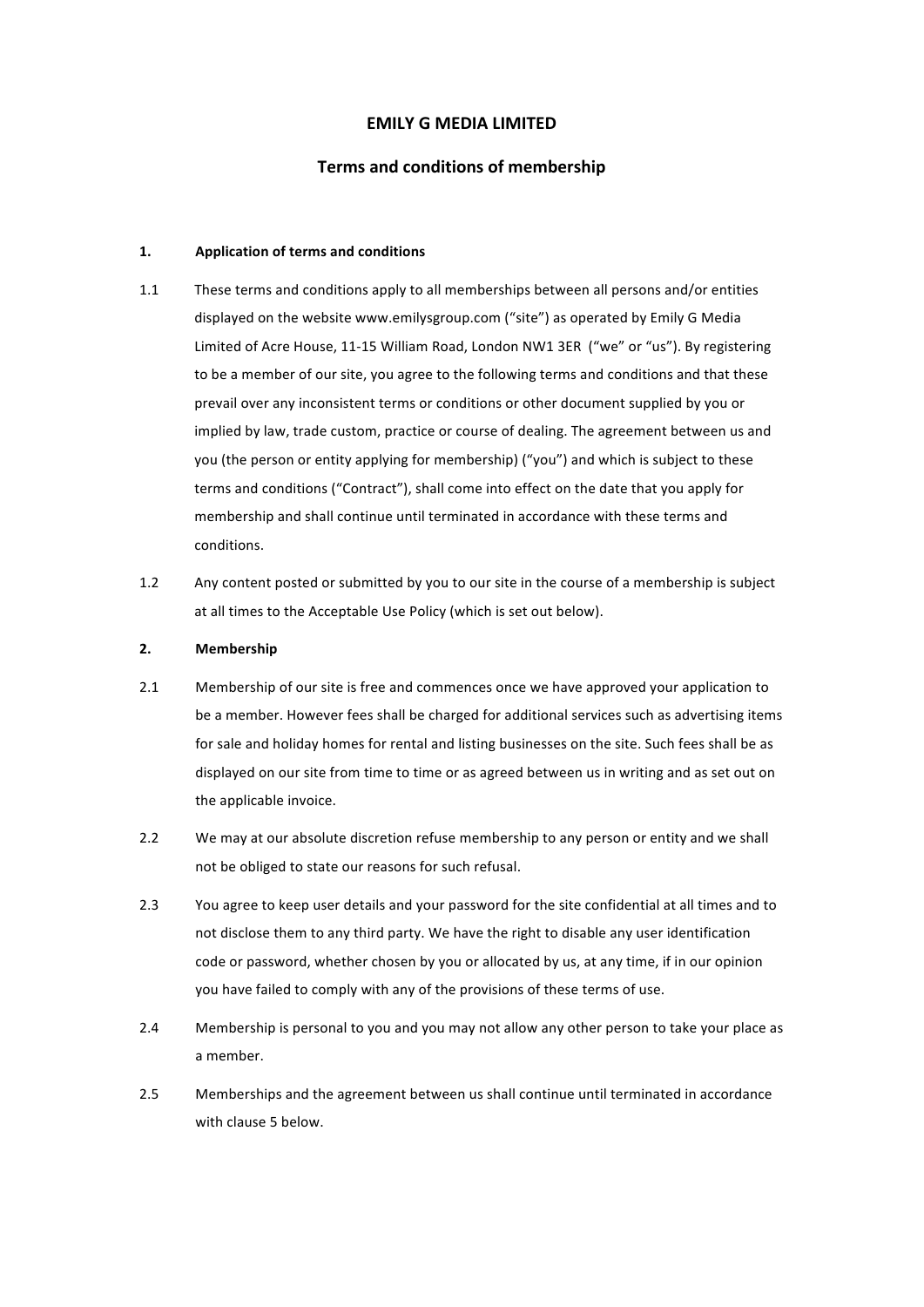- 2.6 Any transaction that you enter into as a result of purchasing through our site or acting on a recommendation or advertisement on our site will be subject to a contract between you and the relevant seller. We shall not be a party to that contract or responsible in any way for the performance of such contract or associated matters and we expressly disclaim all liability in such regard. You enter into such transactions at entirely your own risk.
- 2.7 We do not review members' postings and do not guarantee the accuracy of postings or member communications or the quality, safety, or legality of what's offered by such members and we exclude all liability in this regard. You purchase from other members' at entirely your own risk.

#### **3 Warranties**

- 3.1 You warrant that you are at least 18 years of age and have full capacity and authority to enter into the Contract.
- 3.2 You warrant that all information that you have provided us with or have submitted (or will submit) to our site is true and accurate and not misleading in any way (particularly in relation to your recommendations of businesses and details of any items you are selling through the site).
- 3.3 You warrant that you have not been convicted of any criminal offence (other than an offence under any road traffic legislation in the United Kingdom or elsewhere for which a fine or noncustodial penalty is imposed).
- 3.4 You warrant and undertake that you will not use our site:
	- 3.4.1 In any way that breaches any applicable local, national or international law or regulation.
	- 3.4.2 In any way that is unlawful or fraudulent, or has any unlawful or fraudulent purpose or effect.
	- 3.4.3 For the purpose of harming or attempting to harm minors in any way.
	- 3.4.4 To send, knowingly receive, upload, download, use or re-use any material which does not comply with our content standards which are set out below in our Acceptable Use Policy.
	- 3.4.5 To transmit, or procure the sending of, any unsolicited or unauthorised advertising or promotional material or any other form of similar solicitation (spam).
	- 3.4.6 To knowingly transmit any data, send or upload any material that contains viruses, Trojan horses, worms, time-bombs, keystroke loggers, spyware, adware or any other harmful programs or similar computer code designed to adversely affect the operation of any computer software or hardware.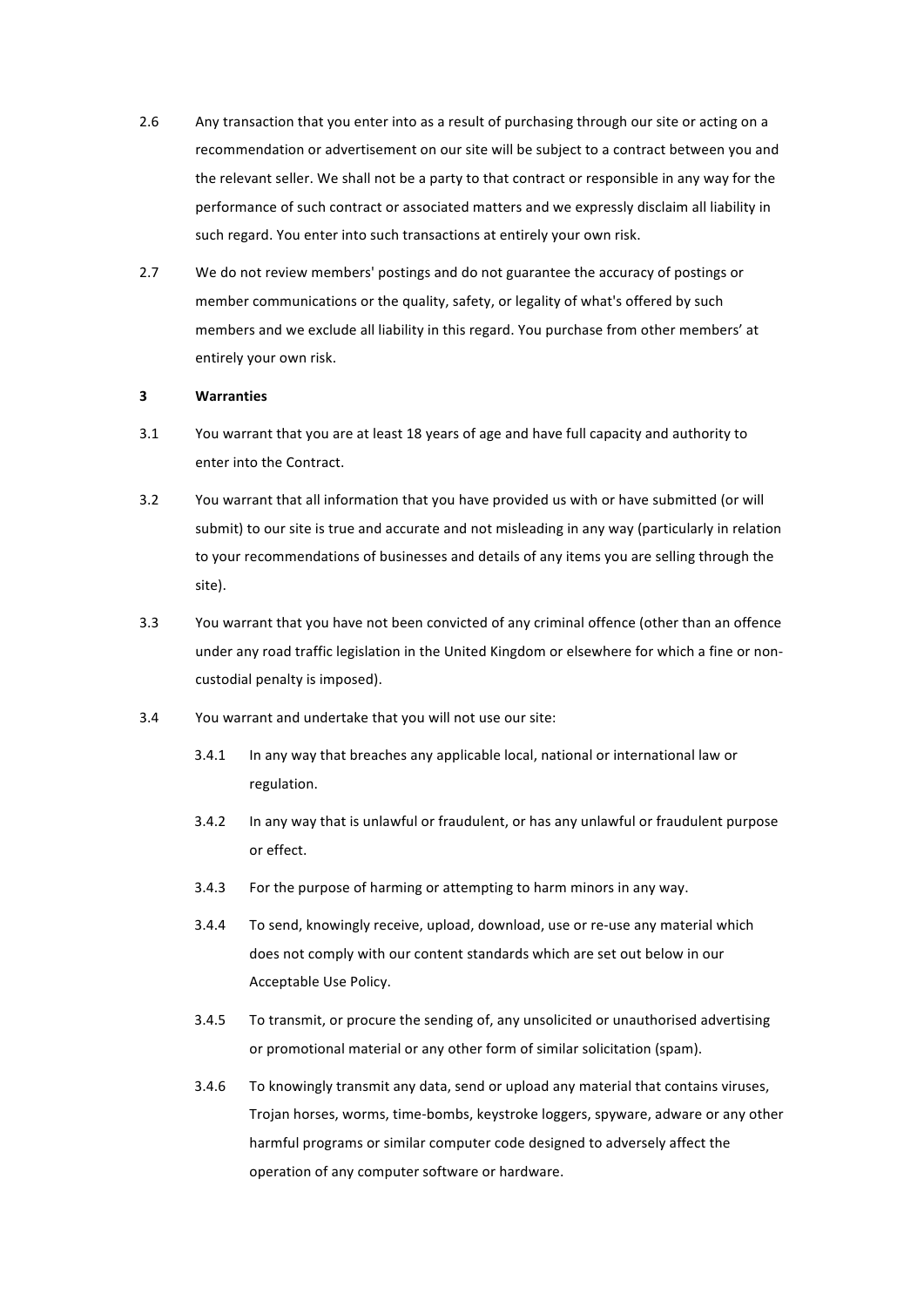3.5 You warrant that in using our site and being a member of our site, you will comply at all times with all applicable law and regulations.

### **4 Additional services**

- 4.1 In consideration of us providing additional services to you (such as advertising items for sale and holiday homes for rental and listing businesses on the site) ("Additional Services"), you shall pay us the charges agreed between us (either as set out on our invoice relating to such services ("Invoice") or as set out on the PayPal page).
- 4.2 All charges exclude VAT unless expressly stated otherwise and VAT shall be charged where applicable.
- 4.3 Payment shall be by such method as specified on our site or on the Invoice.
- 4.4 You shall pay each Invoice in full, and in cleared funds, within 7 days of receipt.
- 4.5 Your item for sale, advertisement or listing (together "Listing") shall go live on our site within 48 hours of us having received full payment of the relevant amount in cleared funds [and us having received all requested materials – Members must upload photos and relevant **information.**
- 4.6 Your Listing shall be displayed on our site for the period of time as agreed between us and for which payment has been received.
- 4.7 We reserve the right to change the format, functionality, style and layout of our site and your Listing as we see fit.
- 4.8 When submitting a Listing to us, you should do so in accordance with the following rules:
	- 4.8.1 you must not use obscene or vulgar language;
	- 4.8.2 your Listing may not contain content that is unlawful or otherwise objectionable (including that which may be in breach of rules, regulations or legislation specific to the item or service you are advertising). This includes, but is not limited to, content that is abusive, threatening, harassing, defamatory, ageist, sexist or racist;
	- 4.8.3 your Listing may not contain content that is intended to promote or incite violence;
	- 4.8.4 your Listing should be honest and fair, should not make any unsubstantiated or unsupportable claims, and should not make dishonest or unreasonable comparisons with other advertisers;
	- 4.8.5 your Listing must be written in the English language. Content in any other language may be removed at our sole discretion;
	- 4.8.6 your Listing may not infringe the intellectual property rights of any third party including, but not limited to, copyright and trade marks;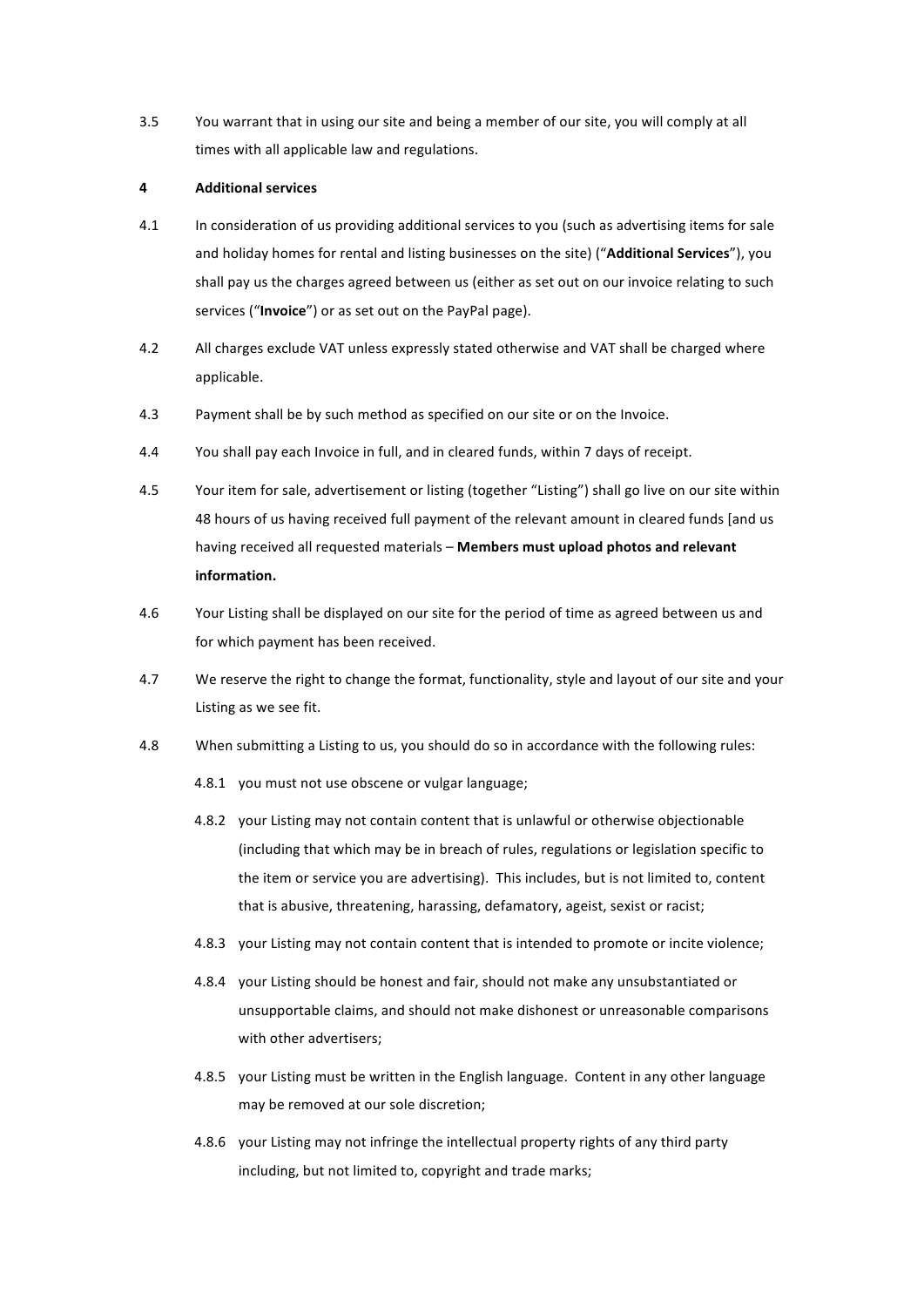- 4.8.7 you must not post links to other websites containing any of the above types of content;
- 4.8.8 the means by which you identify yourself must not violate these Terms and Conditions or any applicable laws;
- 4.8.9 vou must not impersonate other people or businesses:
- 4.8.10 you must not submit material that may contain viruses or any other software or instructions that may damage or disrupt other software, computer hardware or communications networks; and
- 4.8.11 you must not use our system for unauthorised mass-communication such as "spam" or "junk mail.
- 4.9 We may provide specifications as to the materials to be provided by you. If you do not provide the specified materials in the manner and form specified within the time period stated, we shall not be obliged to display the Listing on our site and no refund shall be made in relation to your payment for such Listing.
- 4.10 We may reject in our absolute discretion any materials submitted by you and may require you to provide amended or additional materials.
- 4.11 We do not guarantee or make any representation or warranty as to the outcome (such as response levels to Listings) of your advertising on our site.
- 4.12 All content of a Listing is subject to our approval and we reserve the right to reject or cancel any Listing that we deem to be unsuitable for any reason.
- 4.13 We do not guarantee any particular positioning of a Listing on our site.
- 4.14 We accept no liability for any errors in any Listing.
- 4.15 If you decide to withdraw your Listing for any reason at any time following your payment of the relevant Invoice, we shall not be obliged to provide you with a refund but may do so at our complete discretion taking all the circumstances into account.
- 4.16 Any sale that you make to any of our members as a result of your Listing will be subject to a contract between you and the relevant member. We shall not be a party to that contract or responsible in any way for the performance of such contract or any associated matters.
- 4.17 Where you provide products or services or rentals to our members, you warrant that you will (where you are providing services) perform the service with all due skill and care and not treat our members any less favourably than any of your other customers or that you will (where you are supplying products) provide products of satisfactory quality, that are fit for purpose and otherwise comply with the Sale of Goods Act 1979. You warrant that in providing such services or rentals or supplying such products, you shall comply with all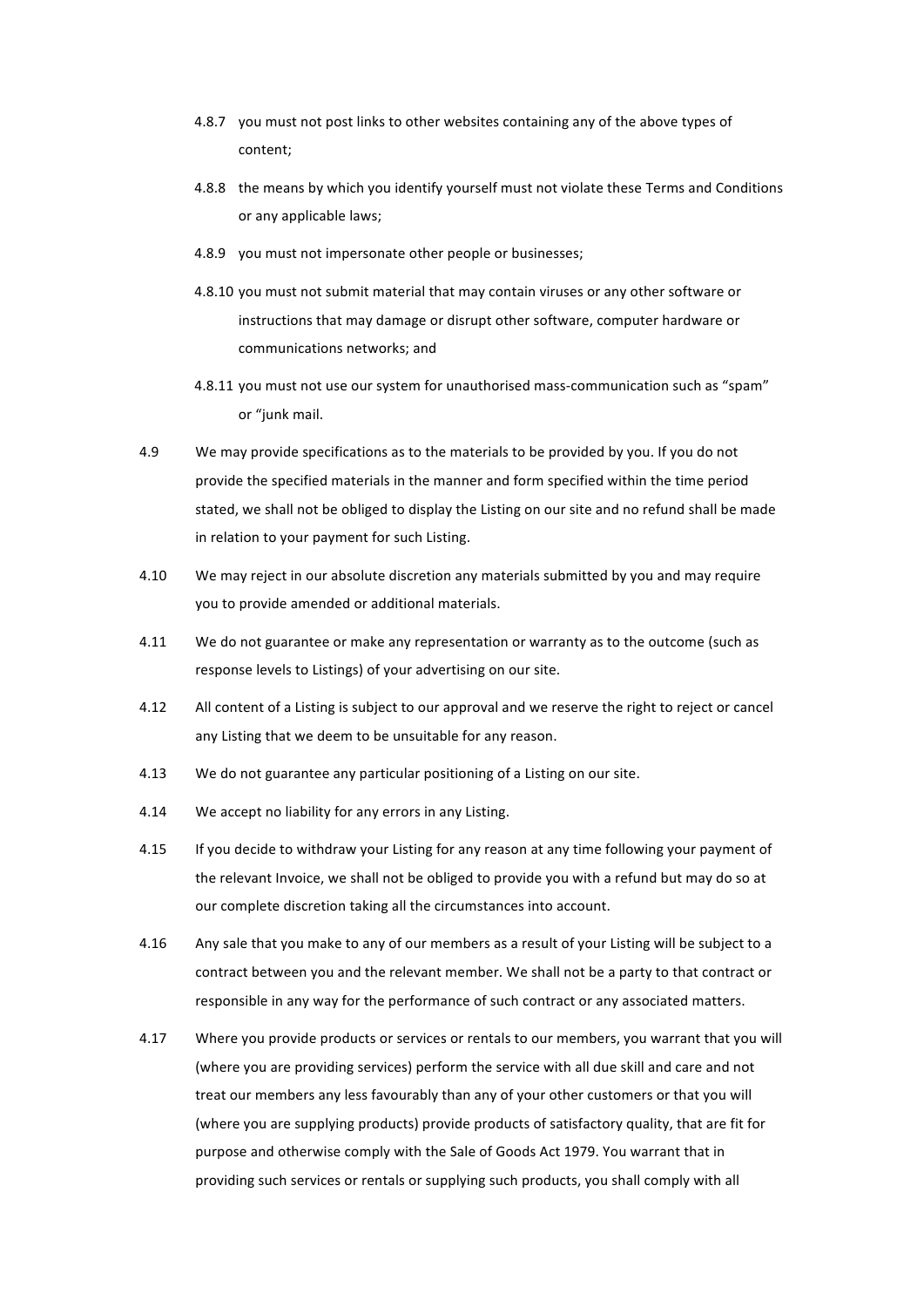applicable law and regulations and that you have obtained and maintain all necessary licenses and consents to do so.

- 4.18 You shall, at all times during and after the term of this agreement, indemnify us and keep us indemnified against all losses, damages, costs, penalties or expenses and other liabilities (including professional fees) incurred by, awarded against or agreed to be paid by us arising from you providing (or failing to provide) products or services to our members.
- 4.19 You warrant that any website owned or controlled by you that is listed on our site is free from illegal, defamatory or tortious content.

## **5 Termination**

- 5.1 You may cancel your membership at any time by clicking on the unsubscribe button on our site. If you are unable to find the unsubscribe button, please email us at **info@emilysgroup.com** and confirm that you wish to cancel your membership.
- 5.2 We may terminate your membership and the Contract without notice and without any liability in the following circumstances:
	- 5.2.1 you have breached these terms and conditions in any way;
	- 5.2.2 you are in our opinion transmitting or otherwise connected with any 'spam' or any other form of unsolicited bulk email or communication;
	- 5.2.3 vour continued membership may in our reasonable opinion adversely affect our goodwill or reputation; or
	- 5.2.4 you have breached any of the warranties set out in this agreement.
- 5.3 We may discontinue the site (and therefore terminate your membership and the Contract) at any time for any reason without notice to you and we shall not be liable in any way for such actions.

### **6 Consequences of termination**

- 6.1 Upon termination of this agreement, your right to use the membership sections of our site shall immediately cease. We have no obligation to maintain any of your posted content or any content within your membership section or otherwise on the site.
- 6.2 Upon termination of this agreement for any reason, you shall not under any circumstances be entitled to any refund of any fees or charges (including fees or charges paid for Additional Services) paid to us at any time.
- 6.3 Any termination of this agreement shall not affect any rights or liabilities that have accrued to us prior to such termination.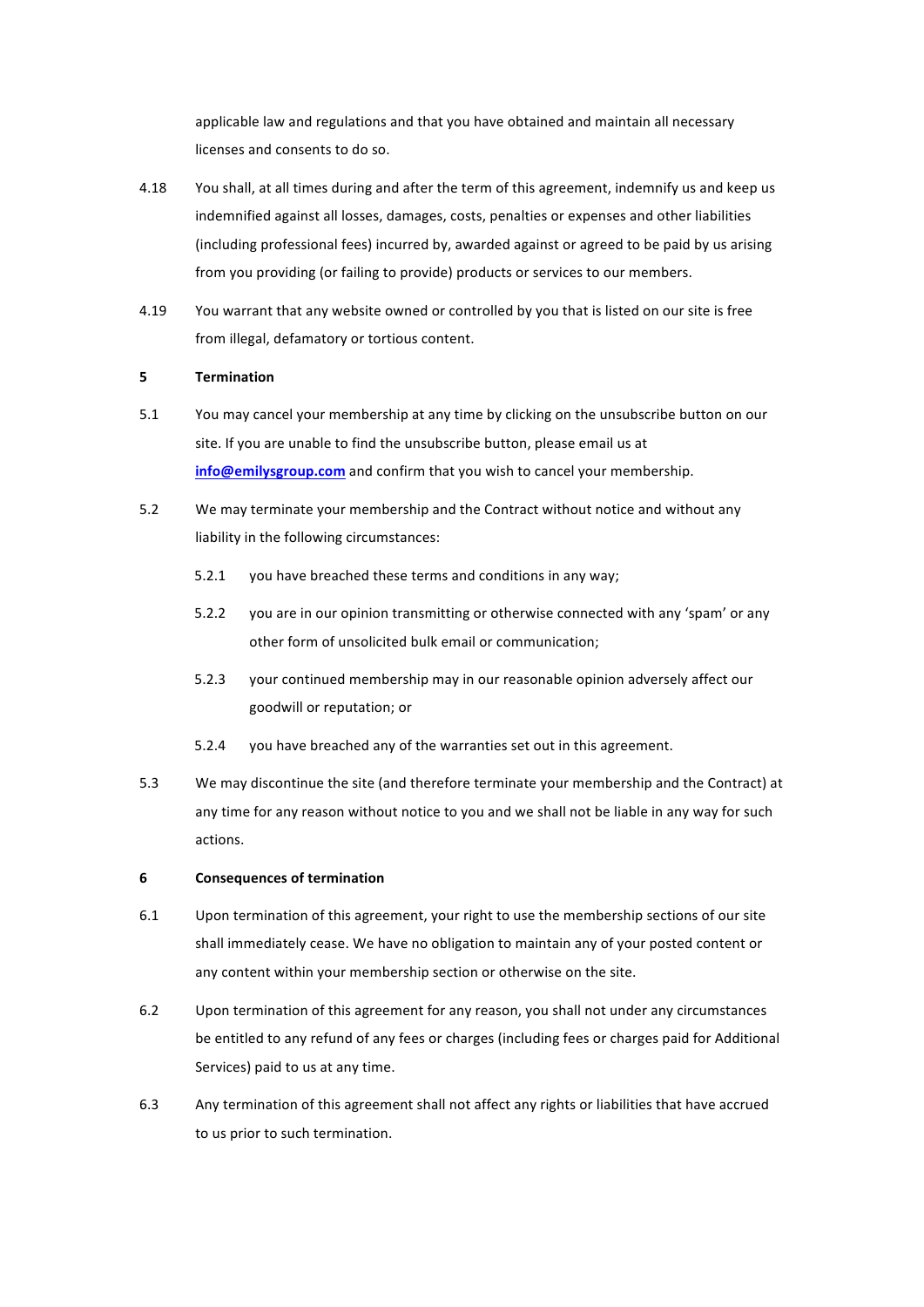## **7 Intellectual Property**

- 7.1 We are the owner or the licensee of all intellectual property rights in our site, and in all of the material published on it. Such works are protected by copyright laws and treaties around the world. All such rights are reserved.
- 7.2 You must not reproduce in any format (including on another website) any part of our site (including content, designs, look and feel) without our prior written consent.
- 7.3 You must not use any part of the materials on our site for commercial purposes without obtaining a licence to do so from us or our licensors. You may not reproduce in any format (including on another website) any part of our site (including content, images, designs, look and feel) without our prior written consent.
- 7.4 If you print off, reproduce, copy or download any part of our site in breach of these terms of use, your right to use our site will cease immediately and you must, at our option, return or destroy any copies of the materials you have made.
- 7.5 You grant us a perpetual, worldwide, royalty free licence to use all or any of your intellectual property rights in any materials or content submitted or shown on our site.
- 7.6 You shall, at all times during and after the term of this agreement, indemnify us and keep us indemnified against all losses, damages, costs or expenses and other liabilities (including professional fees) incurred by, awarded against or agreed to be paid by us arising from any claim of infringement or alleged infringement (including the defence of such infringement or alleged infringement) of a third party's intellectual property rights arising out of your use of our site.
- 7.7 We reserve the right to change the format, functionality, style and layout of our site as we see fit.

## **8 Limitation of liability**

- 8.1 The material displayed on our site is provided without any guarantees, conditions or warranties as to its accuracy. To the extent permitted by law, we hereby expressly exclude:
	- 8.1.1 All conditions, warranties and other terms which might otherwise be implied by statute, common law or the law of equity.
	- 8.1.2 Any liability for any direct, indirect or consequential loss or damage incurred by any user in connection with our site or in connection with the use, inability to use, or results of the use of our site, any websites linked to it and any materials posted on it (whether by us or a third party), including, without limitation any liability for:
		- 8.1.2.1 loss of income or revenue;
		- 8.1.2.2 loss of business;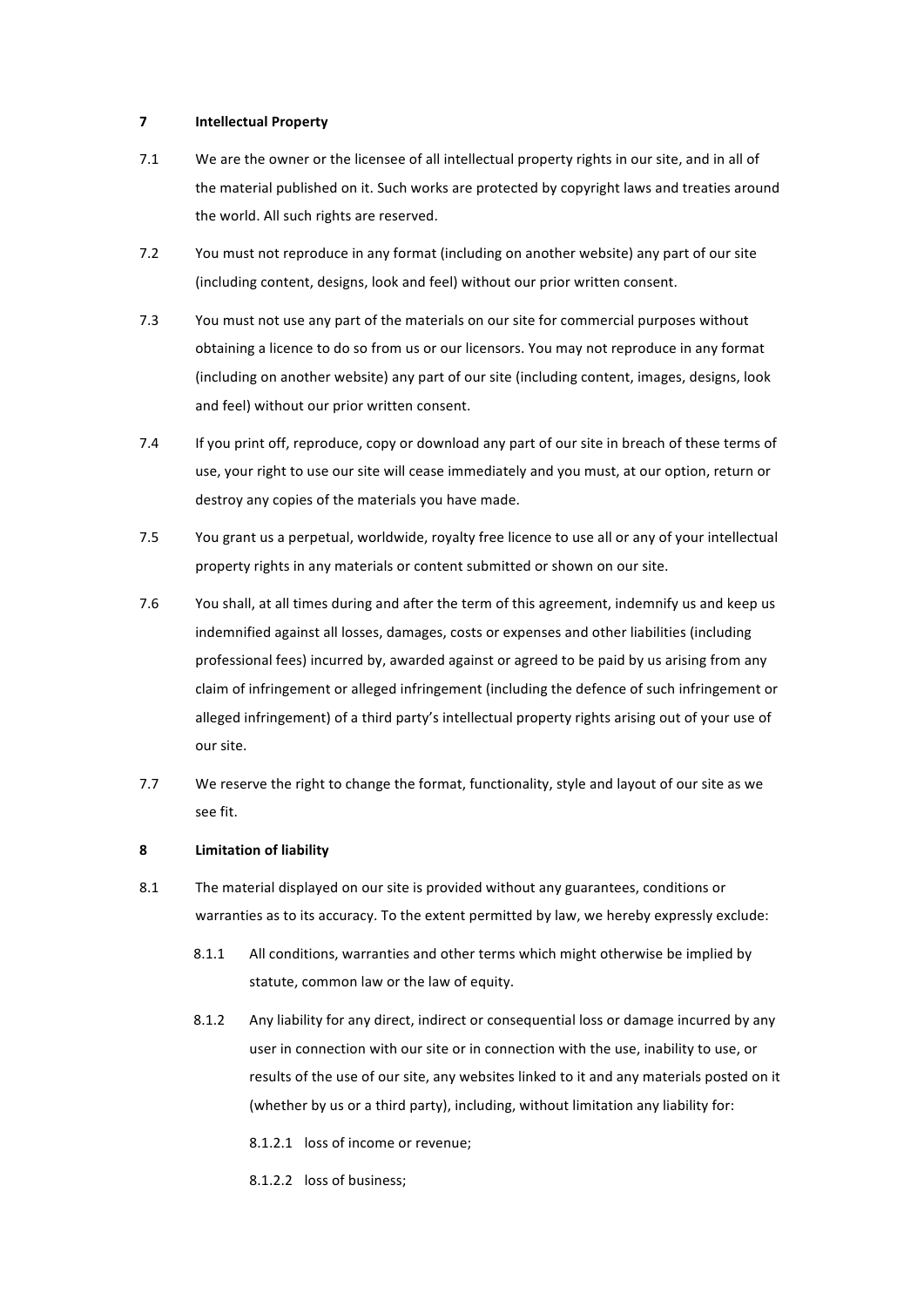- 8.1.2.3 loss of profits or contracts;
- 8.1.2.4 loss of anticipated savings;
- $8.1.2.5$  loss of data;
- 8.1.2.6 loss of goodwill;
- 8.1.2.7 wasted management or office time; and
- 8.1.2.8 for any other loss or damage of any kind, however arising and whether caused by tort (including negligence), breach of contract or otherwise, even if foreseeable.
- 8.1.3 This does not affect our liability for death or personal injury arising from our negligence, nor our liability for fraudulent misrepresentation or misrepresentation as to a fundamental matter, nor any other liability which cannot be excluded or limited under applicable law.
- 8.2 In the event that we are found liable to you for any loss or damage, this liability shall be limited to the sum of [£100] in total for any amount of claims.
- 8.3 You specifically agree and acknowledge that we are not liable to you for any loss or damage, for offence caused or for any threatening, defamatory, obscene, offensive or illegal content uploaded to our site by another member or a third party or for the infringement of any of your rights (including intellectual property rights) arising from the conduct of another member or any third party.
- 8.4 You agree and acknowledge that we have no liability for our site not being available at any time nor any liability for the deletion, corruption or failure to store any materials or content maintained or transmitted on our through our site.
- 8.5 We shall have no liability in any circumstances for any advice, views, recommendations or ratings given on our site that are provided by members or any third party.
- 8.6 Where we provide any content on the site that contains advice, views or recommendations, this is done on a generic basis without considering individual circumstances and hence we shall have no liability for any such content.
- 8.7 Our site contains links to third party websites. These links are provided solely as a convenience to you and not as an endorsement by us of the contents of such third-party sites and we hereby expressly disclaim any representations regarding the content or accuracy of materials on such third-party websites. If you decide to access linked third-party websites and to enter into any transaction with such third party, you do so at your own risk.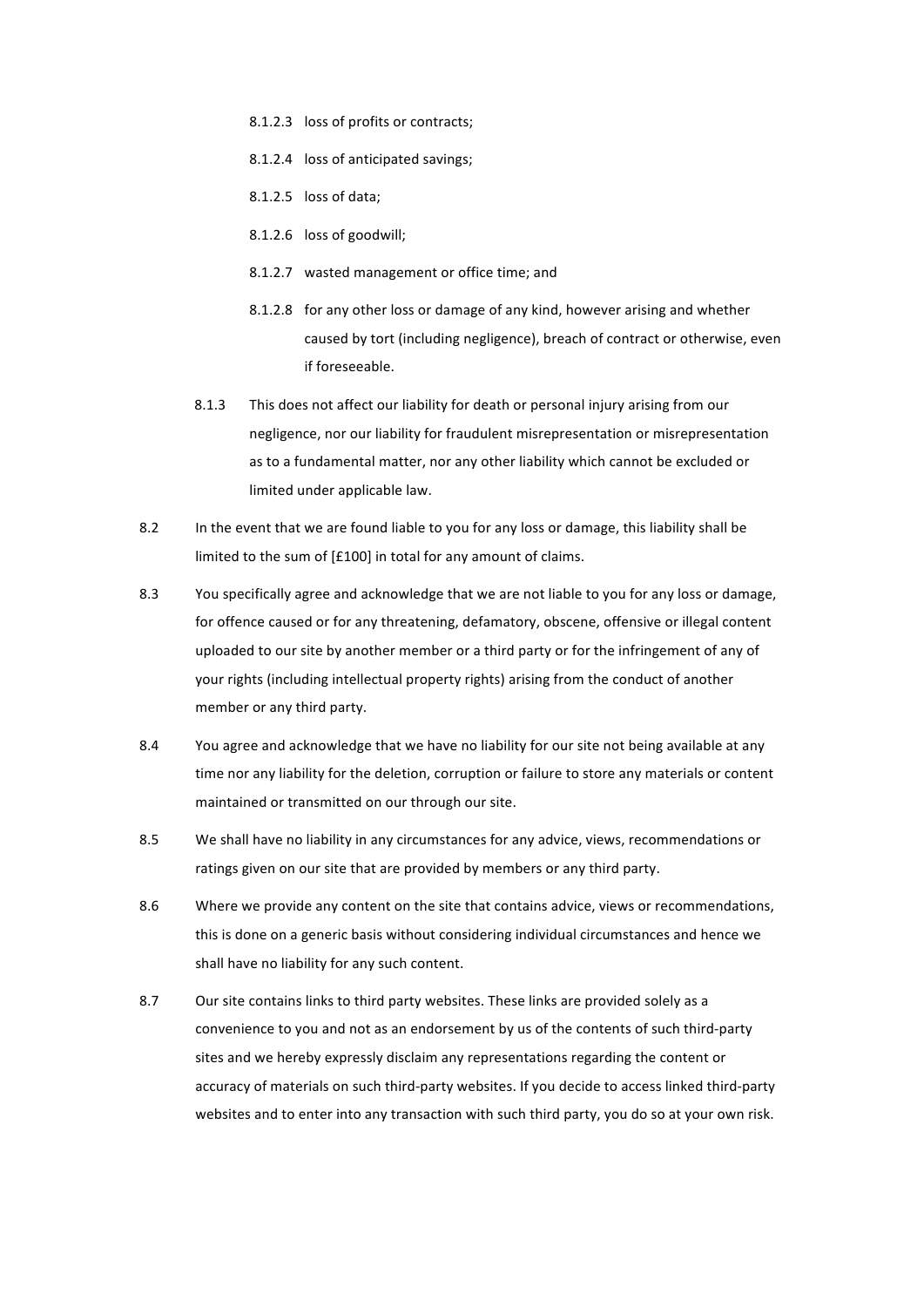8.8 We may at our discretion amend or remove a recommendation on our site (for example where we have reason to believe that a recommendation is not genuine) and shall have no liability whatsoever in relation to such actions or the recommendations in general.

## **9 Indemnity**

You hereby agree to, at all times during and after the term of this agreement, indemnify us and keep us indemnified against all losses, damages, costs or expenses and other liabilities (including professional fees) incurred by, awarded against or agreed to be paid by us arising from your breach of any term of this agreement.

### **10 Terms of Website Use**

- 10.1 Access to our site is permitted on a temporary basis, and we reserve the right to withdraw or amend the service we provide on our site without notice. We will not be liable if for any reason our site is unavailable at any time or for any period.
- 10.2 From time to time, we may restrict access to some parts of our site, or our entire site, to users who have registered with us.
- 10.3 You are responsible for making all arrangements necessary for you to have access to our site. You are also responsible for ensuring that all persons who access our site through your internet connection are aware of these terms, and that they comply with them.
- 10.4 We aim to update our site regularly, and may change the content at any time. If the need arises, we may suspend access to our site, or close it indefinitely. Any of the material on our site may be out of date at any given time, and we are under no obligation to update such material.
- 10.5 Whenever you make use of a feature that allows you to upload material to our site, or to make contact with other users of our site, you must comply with the content standards set out in our Acceptable Use Policy as set out below. You warrant that any such contribution does comply with those standards, and you indemnify us for any breach of that warranty.
- 10.6 Any material you upload to our site will be considered non-confidential and non-proprietary, and we have the right to use, copy, distribute and disclose to third parties any such material for any purpose. We also have the right to disclose your identity to any third party who is claiming that any material posted or uploaded by you to our site constitutes a violation of their intellectual property rights, or of their right to privacy.
- 10.7 We will not be responsible, or liable to any third party, for the content or accuracy of any materials posted by you or any other user of our site.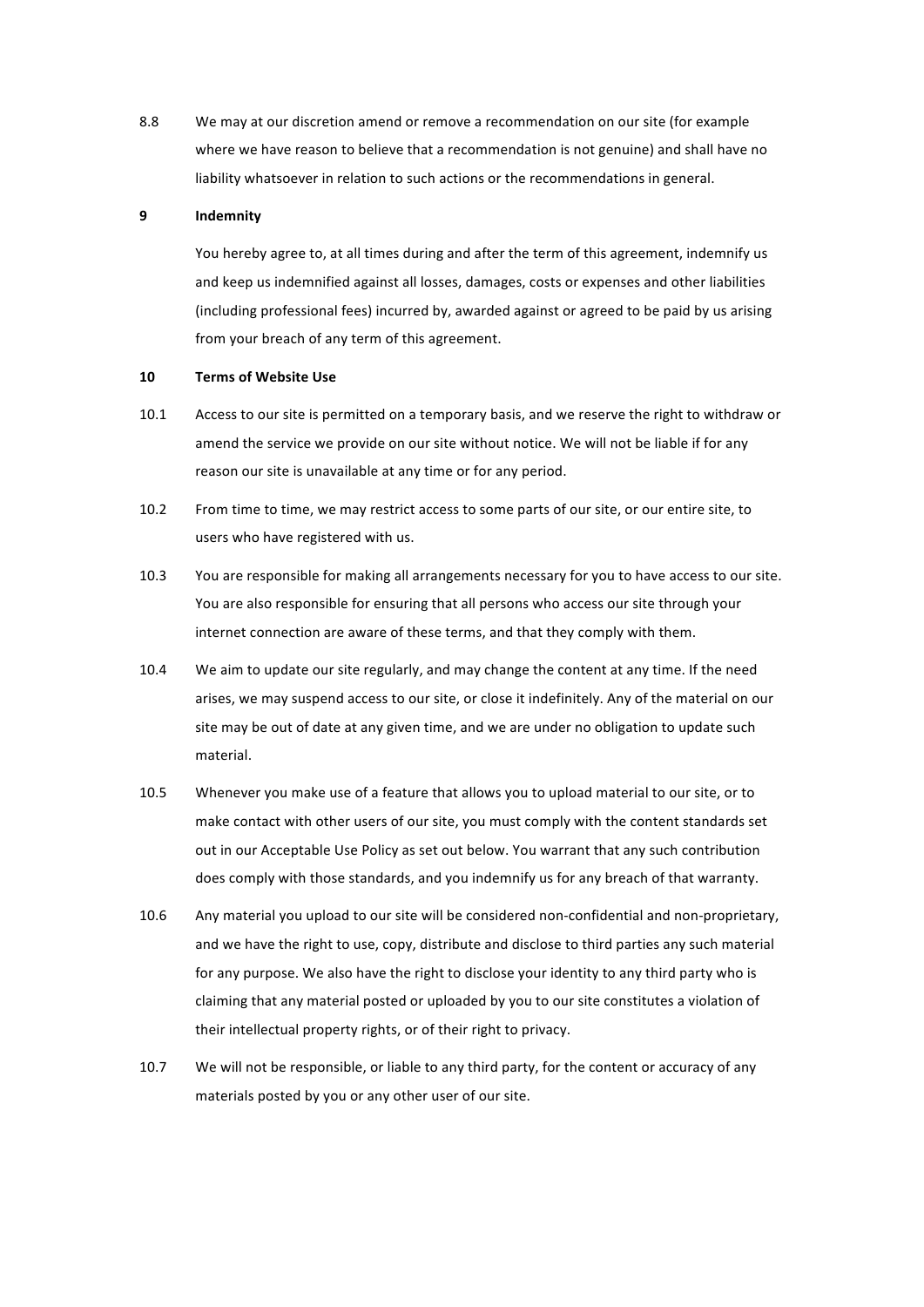- 10.8 We have the right to remove any material or posting you make on our site if, in our opinion, such material does not comply with the content standards set out in our Acceptable Use Policy.
- 10.9 You must not misuse our site by knowingly introducing viruses, trojans, worms, logic bombs or other material which is malicious or technologically harmful. You must not attempt to gain unauthorised access to our site, the server on which our site is stored or any server, computer or database connected to our site. You must not attack our site via a denial-ofservice attack or a distributed denial-of service attack. By breaching this provision, you would commit a criminal offence under the Computer Misuse Act 1990. We will report any such breach to the relevant law enforcement authorities and we will co-operate with those authorities by disclosing your identity to them. In the event of such a breach, your right to use our site will cease immediately.
- 10.10 We will not be liable for any loss or damage caused by a distributed denial-of-service attack, viruses or other technologically harmful material that may infect your computer equipment, computer programs, data or other proprietary material due to your use of our site or to your downloading of any material posted on it, or on any website linked to it.
- 10.11 You may link to our home page, provided you have obtained our prior written consent and provided you do so in a way that is fair and legal and does not damage our reputation or take advantage of it. You must not establish a link in such a way as to suggest any form of association, approval or endorsement on our part where none exists.
- 10.12 You must not establish a link from any website that is not owned by you.
- 10.13 Our site must not be framed on any other site, nor may you create a link to any part of our site other than the home page. We reserve the right to withdraw linking permission without notice. The website from which you are linking must comply in all respects with the content standards set out in our Acceptable Use Policy.
- 10.14 Where our site contains links to other sites and resources provided by third parties, these links are provided for your information only. We have no control over the contents of those sites or resources, and accept no responsibility for them or for any loss or damage that may arise from your use of them.

## **11 Acceptable Use Policy**

- 11.1 The following content standards apply to any and all material which you contribute to our site (contributions), and to any interactive services associated with it. You must comply with the spirit of the following standards as well as the letter. The standards apply to each part of any contribution as well as to its whole.
- 11.2 Contributions must: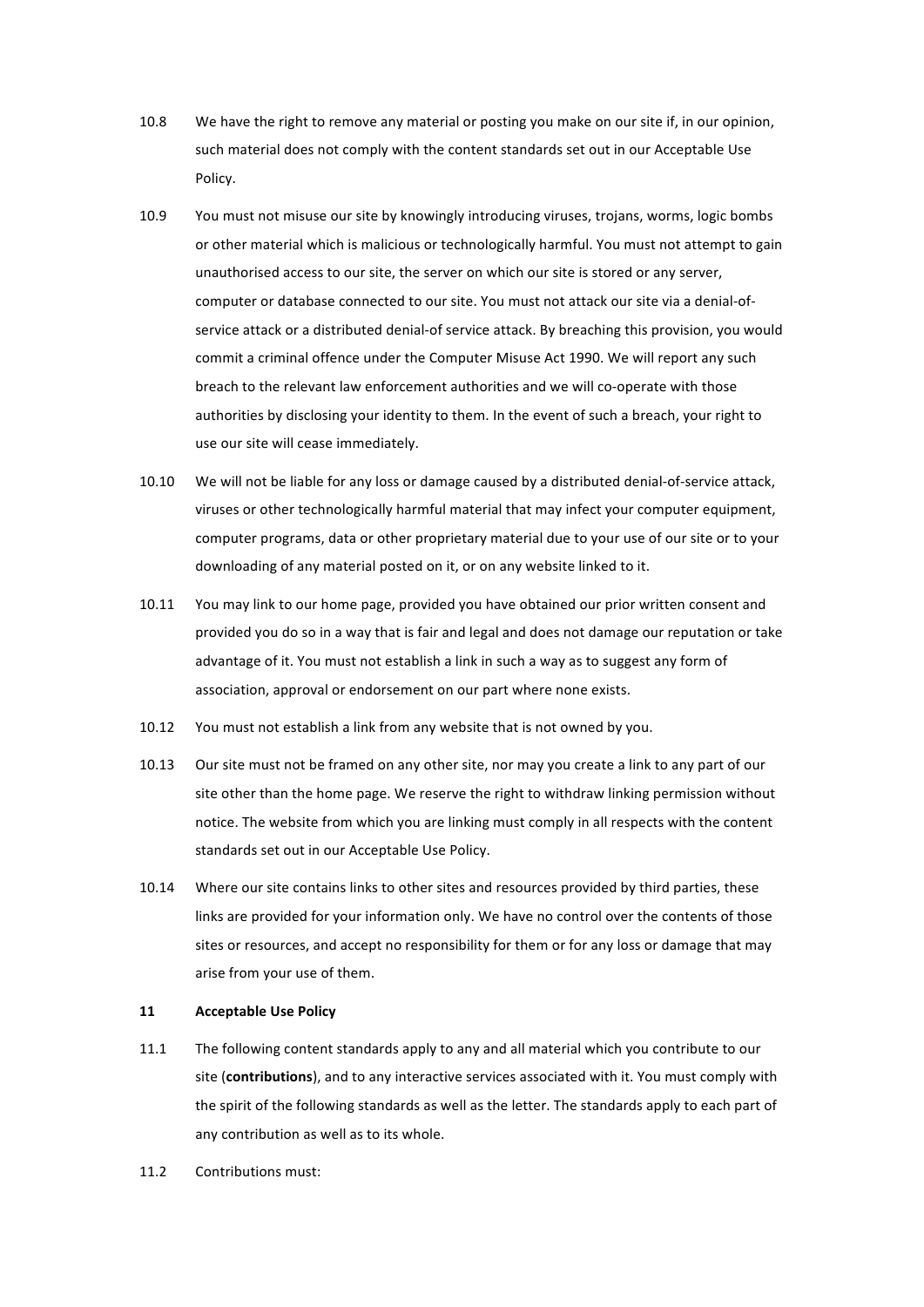- 11.2.1 Be accurate (where they state facts).
- 11.2.2 Be genuinely held (where they state opinions).
- 11.2.3 Comply with applicable law in the UK and in any country from which they are posted.
- 11.3 Contributions must not:
	- 11.3.1 Contain any material which is defamatory of any person.
	- 11.3.2 Contain any material which is obscene, offensive, hateful or inflammatory.
	- 11.3.3 Promote sexually explicit material.
	- 11.3.4 Promote violence.
	- 11.3.5 Promote discrimination based on race, sex, religion, nationality, disability, sexual orientation or age.
	- 11.3.6 Infringe any copyright, database right or trade mark of any other person.
	- 11.3.7 Be likely to deceive any person.
	- 11.3.8 Be made in breach of any legal duty owed to a third party, such as a contractual duty or a duty of confidence.
	- 11.3.9 Promote any illegal activity.
	- 11.3.10 Be threatening, abuse or invade another's privacy, or cause annoyance, inconvenience or needless anxiety.
	- 11.3.11 Be likely to harass, upset, embarrass, alarm or annoy any other person.
	- 11.3.12 Be used to impersonate any person, or to misrepresent your identity or affiliation with any person.
	- 11.3.13 Give the impression that they emanate from us, if this is not the case.
	- 11.3.14 Advocate, promote or assist any unlawful act such as (by way of example only) copyright infringement or computer misuse.
- 11.4 We will determine, in our discretion, whether there has been a breach of this Acceptable Use Policy through your use of our site. When a breach of this policy has occurred, we may take such action as we deem appropriate.
- 11.5 Failure to comply with this Acceptable Use Policy constitutes a material breach of these terms and conditions and may result in our taking all or any of the following actions:
	- 11.5.1 Immediate, temporary or permanent withdrawal of your right to use our site.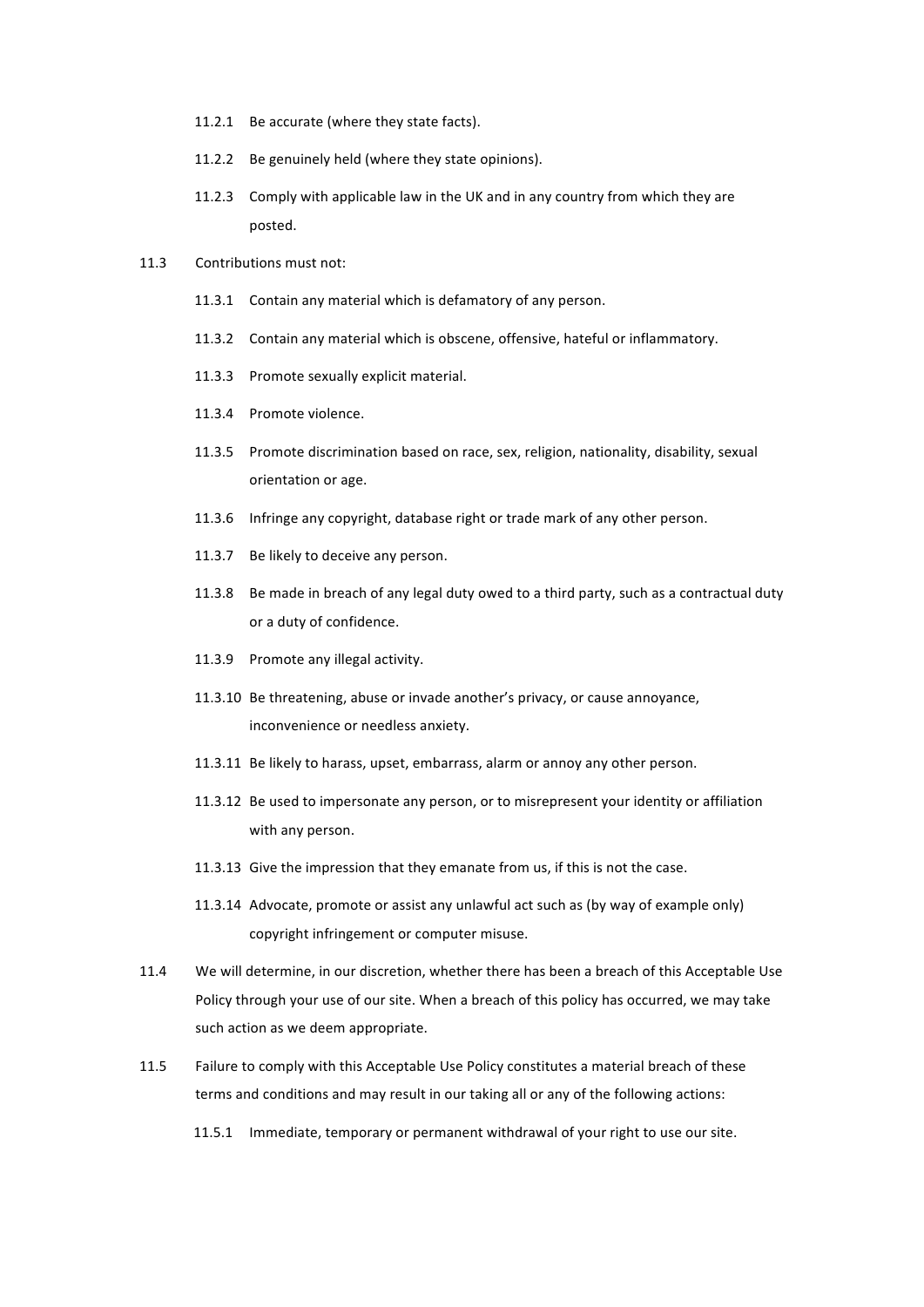- 11.5.2 Immediate, temporary or permanent removal of any posting or material uploaded by you to our site.
- 11.5.3 Issue of a warning to you.
- 11.5.4 Legal proceedings against you for reimbursement of all costs on an indemnity basis (including, but not limited to, reasonable administrative and legal costs) resulting from the breach.
- 11.5.5 Further legal action against you.
- 11.5.6 Disclosure of such information to law enforcement authorities as we reasonably feel is necessary.
- 11.6 We exclude all liability for our actions taken in response to breaches of this Acceptable Use Policy. The responses described in this policy are not limited, and we may take any other action we reasonably deem appropriate.

### **12 Privacy Policy**

- 12.1 For the purpose of the Data Protection Act 1998 (the Act), we are the data controller.
- 12.2 We may collect and process the following data about you:
	- 12.2.1 Information that you provide by filling in forms on our site. This includes information provided at the time of registering to use our site, subscribing to our service, posting material or requesting further services. We may also ask you for information when you enter a competition or promotion and when you report a problem with our site.
	- 12.2.2 If you contact us, we may keep a record of that correspondence.
	- 12.2.3 We may also ask you to complete surveys that we use for research purposes. although you do not have to respond to them.
	- 12.2.4 Details of your visits to our site including, but not limited to, traffic data, location data, weblogs and other communication data, whether this is required for our own billing purposes or otherwise and the resources that you access.
- 12.3 We may collect information about your computer, including where available your IP address, operating system and browser type, for system administration and to report aggregate information to our advertisers. This is statistical data about our users' browsing actions and patterns, and does not identify any individual.
- 12.4 For the same reason, we may obtain information about your general internet usage by using a cookie file which is stored on the hard drive of your computer. Cookies contain information that is transferred to your computer's hard drive. They help us to improve our site and to deliver a better and more personalised service. They enable us: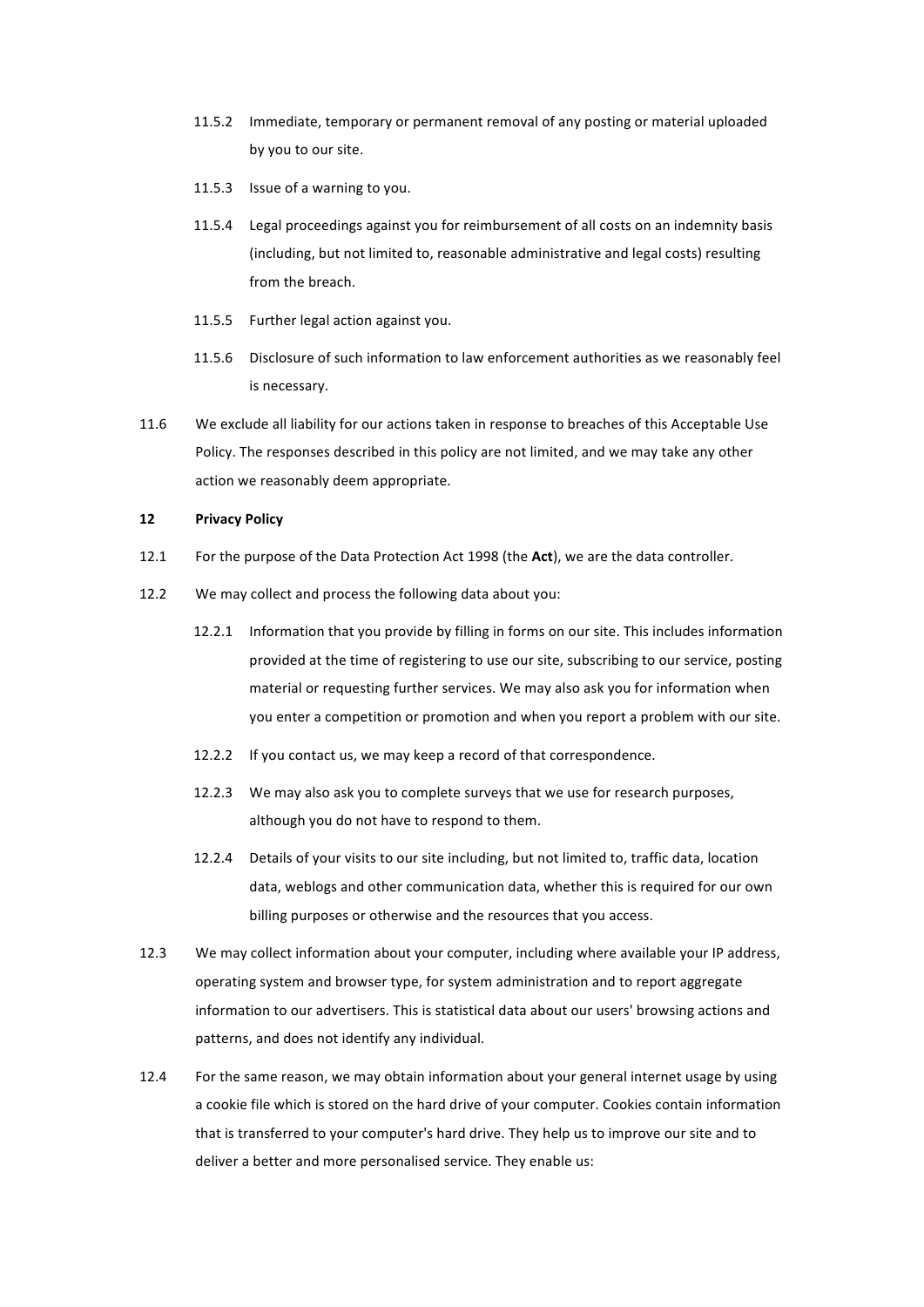- 12.4.1 To estimate our audience size and usage pattern.
- 12.4.2 To store information about your preferences, and so allow us to customise our site according to your individual interests.
- 12.4.3 To speed up your searches.
- 12.4.4 To recognise you when you return to our site.
- 12.5 The following types of cookie may be used during your visit to our site:-
	- 12.5.1 session cookies that are deleted after each visit.
	- 12.5.2 persistent cookies are valid across visits and, for example, are used to avoid the need to tell us your country of residence at the start of each visit.
	- 12.5.3 email cookies which are set on your computer by an email from us, but are accessed by our site when you use our site.
	- 12.5.4 third party cookies that are used by our partners, for example, to help us measure site visitors.
- 12.6 You may at any stage refuse to accept cookies by activating the setting on your browser which allows you to refuse the setting of cookies. However, if you select this setting you may be unable to access certain parts of our site. Unless you have adjusted your browser setting so that it will refuse cookies, our system will issue cookies when you log on to our site. By continuing to use our site without activating your browser to block cookies, you agree to **us using cookies on our site.**
- 12.7 You can find more information about the individual cookies we use and the purposes for which we use them in the table below:

| Cookie | Name                | <b>Purpose</b>                                                                                                                                                                                                                                                                                                                                                                                                                                                                                                                                                                    | <b>Expires</b> |
|--------|---------------------|-----------------------------------------------------------------------------------------------------------------------------------------------------------------------------------------------------------------------------------------------------------------------------------------------------------------------------------------------------------------------------------------------------------------------------------------------------------------------------------------------------------------------------------------------------------------------------------|----------------|
| utma   | Google<br>Analytics | This cookie is typically written to the browser upon the<br>first visit to our site from that web browser. If the cookie<br>has been deleted by the browser operator, and the<br>browser subsequently visits our site, a new utma<br>cookie is written with a different unique ID. This cookie is<br>used to determine unique visitors to our site and it is<br>updated with each page view. Additionally, this cookie is<br>provided with a unique ID that Google Analytics uses to<br>ensure both the validity and accessibility of the cookie as<br>an extra security measure. | 2 years        |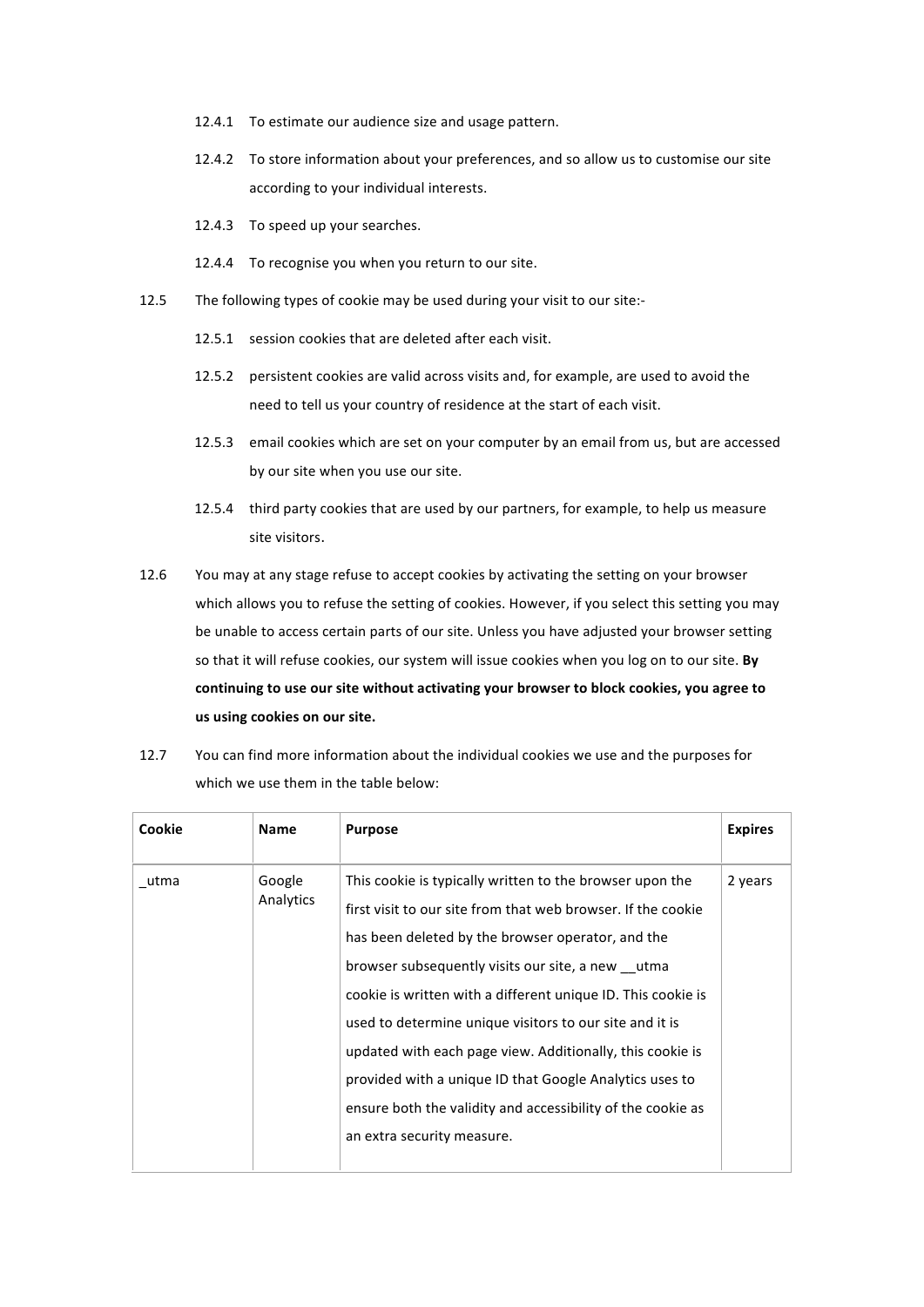| Cookie            | Name                 | <b>Purpose</b>                                                                                                                                                                                                                                                                                                                                                                                                                                                                                                                                                                                   | <b>Expires</b> |
|-------------------|----------------------|--------------------------------------------------------------------------------------------------------------------------------------------------------------------------------------------------------------------------------------------------------------------------------------------------------------------------------------------------------------------------------------------------------------------------------------------------------------------------------------------------------------------------------------------------------------------------------------------------|----------------|
| _utmb             | Google<br>Analytics  | This cookie is used to establish and continue a user<br>session with our site. When a user views a page on our<br>site, the Google Analytics code attempts to update this<br>cookie. If it does not find the cookie, a new one is written<br>and a new session is established. Each time a user visits a<br>different page on our site, this cookie is updated to expire<br>in 30 minutes, thus continuing a single session for as long<br>as user activity continues within 30-minute intervals. This<br>cookie expires when a user pauses on a page on our site<br>for longer than 30 minutes. | 30<br>minutes  |
| utmc              | Google<br>Analytics  | This cookie operates in conjunction with the __utmb<br>cookie to determine whether or not to establish a new<br>session for the user. In particular, this cookie is not<br>provided with an expiration date, so it expires when the<br>user exits the browser. Should a user visit our site, exit<br>the browser and then return to your website within 30<br>minutes, the absence of the __utmc cookie indicates that<br>a new session needs to be established, despite the fact<br>that the __utmb cookie has not yet expired.                                                                 | On exit        |
| utmz              | Google<br>Analytics  | This cookie stores the type of referral used by the visitor<br>to reach our site, whether via a direct method, a referring<br>link, a website search, or a campaign such as an ad or an<br>email link. It is used to calculate search engine traffic, ad<br>campaigns and page navigation within our own site. The<br>cookie is updated with each page view to our site.                                                                                                                                                                                                                         | 6<br>months    |
| exp_tracker       | Expression<br>Engine | Don't let the name fool you - this cookie doesn't track<br>what you do online. It only keeps track of the last 5 pages<br>you visited on site.com. This information allows site.com<br>to redirect you to the page you were on before<br>submitting a comment or sending us an email through the<br>contact form.                                                                                                                                                                                                                                                                                | On exit        |
| exp_last_activity | Expression<br>Engine | This cookie contains the date of your last activity on. If                                                                                                                                                                                                                                                                                                                                                                                                                                                                                                                                       | 6<br>months    |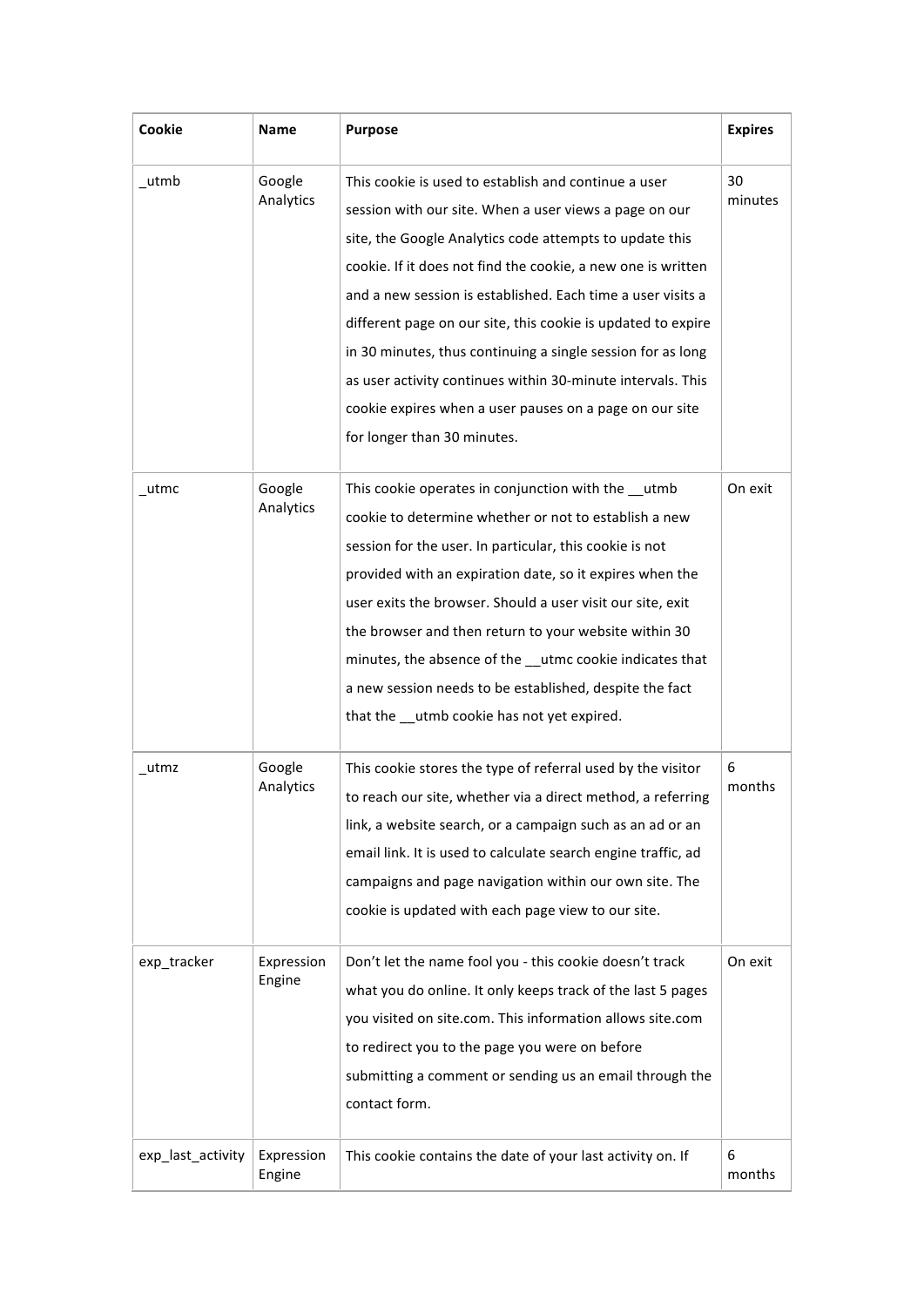| Cookie         | <b>Name</b>          | <b>Purpose</b>                                                                                                                                                                                                                                                                  | <b>Expires</b>      |
|----------------|----------------------|---------------------------------------------------------------------------------------------------------------------------------------------------------------------------------------------------------------------------------------------------------------------------------|---------------------|
|                |                      | you haven't been active on the site before, your last<br>activity will be set to the current time.                                                                                                                                                                              |                     |
| exp_sessionid  | Expression<br>Engine | A uniquely generated ID that corresponds to the<br>session_id column in the exp_session table. Used when<br>cookie and session are set as the session type. Used only<br>for logged in members                                                                                  | 6<br>months         |
| exp_uniqueid   | Expression<br>Engine | Matches the unique_id field in the exp_members table.<br>Randomly generated by the functions class at registration.<br>Used only for logged in members.                                                                                                                         | 6<br>months         |
| exp userhash   | Expression<br>Engine | The encrypted password of the currently logged in user.<br>Used only for logged in members.                                                                                                                                                                                     | 6<br>months         |
| exp_expiration | Expression<br>Engine | Determines the length of the session for a logged in user.<br>There are two options for this cookie: if the user has<br>selected remember me then it is set to 1 year, and if not<br>then it's set to the datetime that the user logged in. Used<br>only for logged in members. | $1$ year /<br>Today |

- 12.8 Please note that our advertisers and people who link to our site may also use cookies, over which we have no control and accept no liability.
- 12.9 The data that we collect from you may be transferred to, and stored at, a destination outside the European Economic Area ("EEA"). By submitting your personal data, you agree to this transfer, storing or processing. We will take all steps reasonably necessary to ensure that your data is treated securely and in accordance with this privacy policy.
- 12.10 Unfortunately, the transmission of information via the internet is not completely secure. Although we will do our best to protect your personal data, we cannot guarantee the security of your data transmitted to our site; any transmission is at your own risk. Once we have received your information, we will use strict procedures and security features to try to prevent unauthorised access.
- 12.11 We use information held about you in the following ways:
	- 12.11.1 To send you our newsletters from time to time.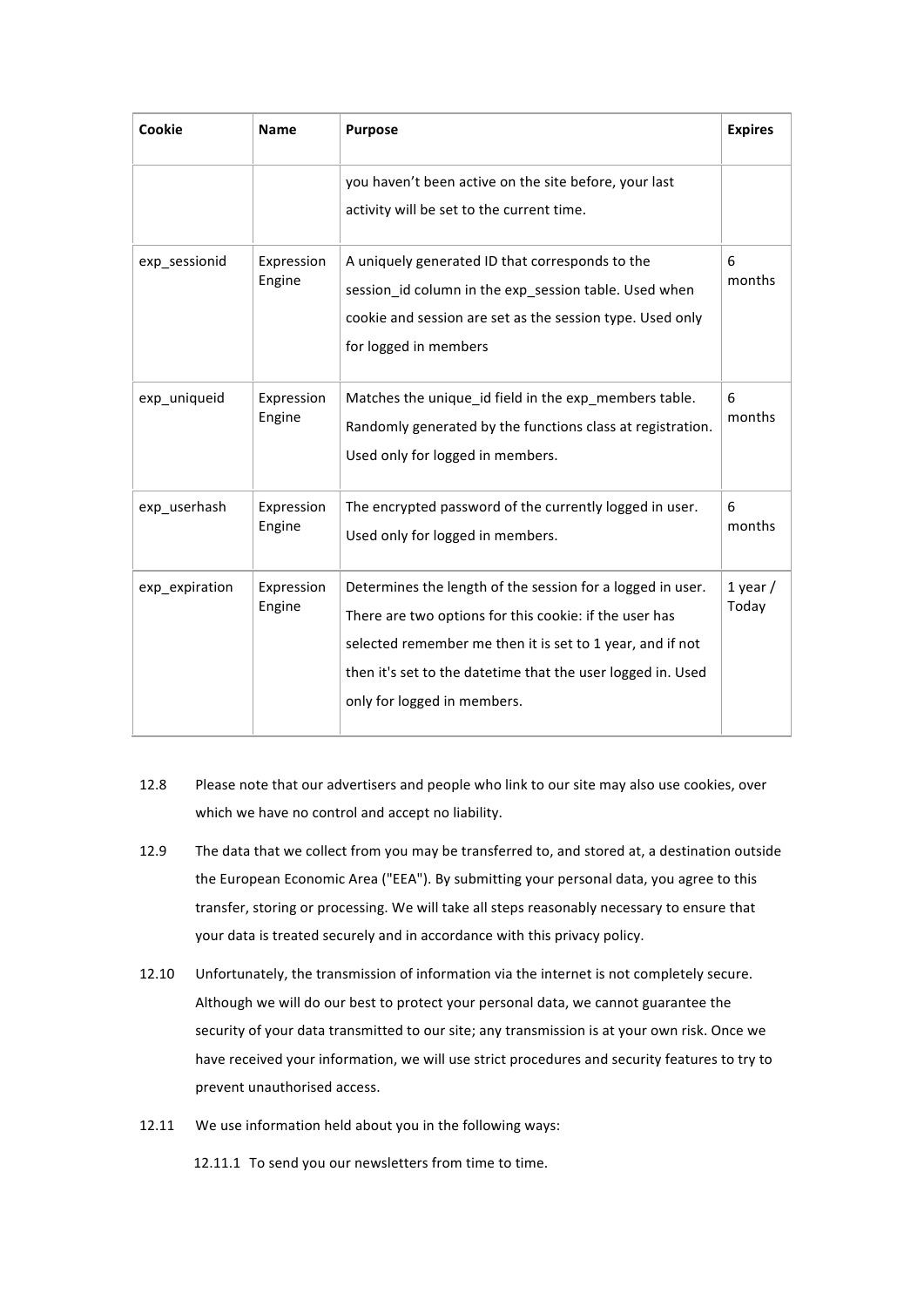- 12.11.2 To ensure that content from our site is presented in the most effective manner for you and for your computer.
- 12.11.3 To provide you with information, products or services that you request from us or which we feel may interest you, where you have consented to be contacted for such purposes.
- 12.11.4 To carry out our obligations arising from any contracts entered into between you and us.
- 12.11.5 To allow you to participate in interactive features of our service, when you choose to do so.
- 12.11.6 To notify you about changes to our service.
- 12.12 We will only contact you by e-mail with information about services similar to those which were the subject of a previous sale to you.
- 12.13 We do not currently intend to share your information with third parties but if we do so in the future, we will first notify you and give you the option to opt out of receiving any communications from such third parties.
- 12.14 We do not disclose information about identifiable individuals to our advertisers, but we may provide them with aggregate information about our users (for example, we may inform them that 500 men aged under 30 have clicked on their advertisement on any given day). We may also use such aggregate information to help advertisers reach the kind of audience they want to target (for example, women in SW1). We may make use of the personal data we have collected from you to enable us to comply with our advertisers' wishes by displaying their advertisement to that target audience.
- 12.15 We may disclose your personal information to third parties:
	- 12.15.1 In the event that we sell or buy any business or assets, in which case we may disclose your personal data to the prospective seller or buyer of such business or assets.
	- 12.15.2 If we are under a duty to disclose or share your personal data in order to comply with any legal obligation, or in order to enforce or apply our terms and conditions of membership and other agreements; or to protect the rights, property, or safety of us or any of our customers, or others. This includes exchanging information with other companies and organisations for the purposes of fraud protection and credit risk reduction.
- 12.16 You have the right to ask us not to process your personal data for marketing purposes. We will usually inform you (before collecting your data) if we intend to use your data for such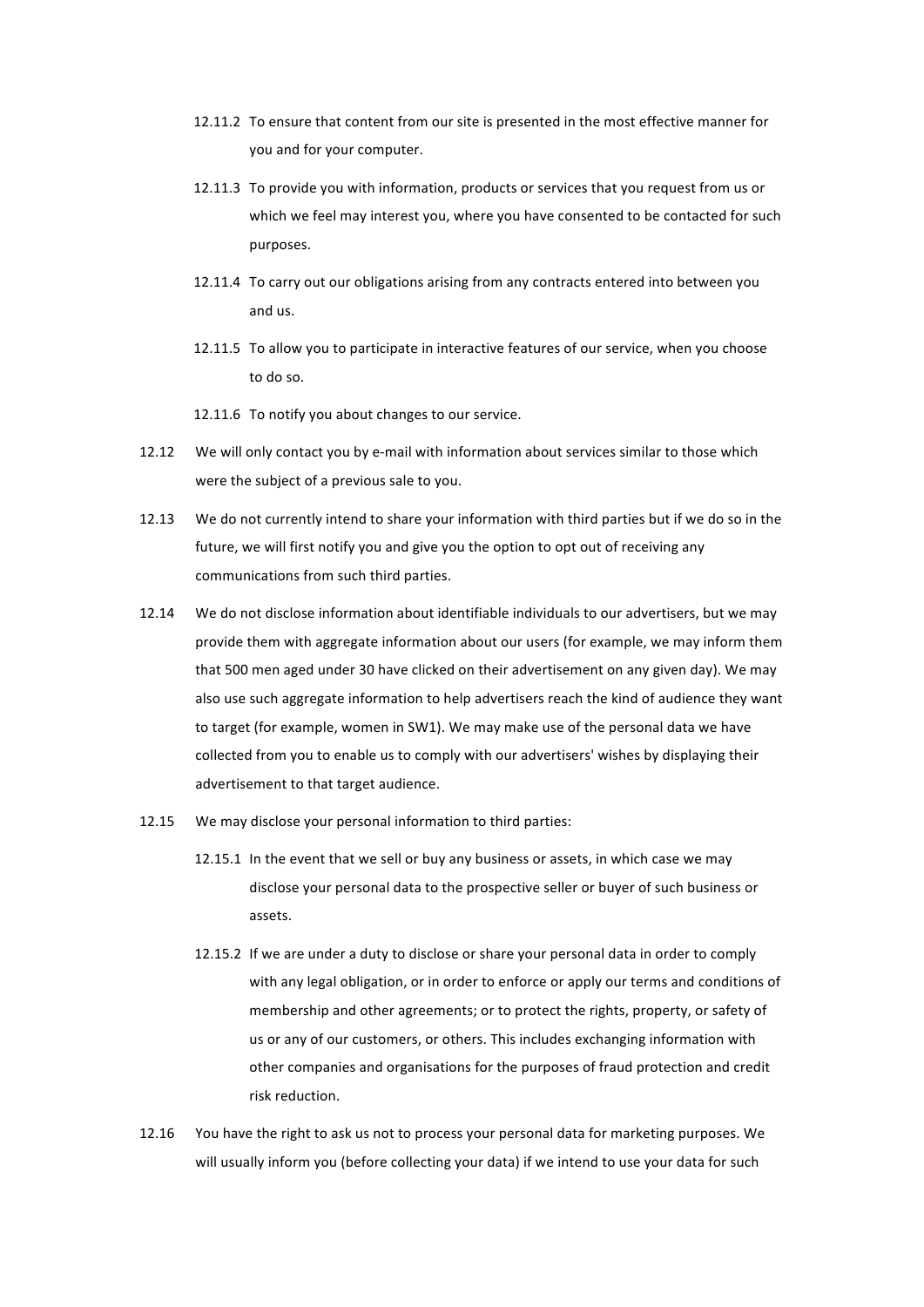purposes or if we intend to disclose your information to any third party for such purposes. You can exercise your right to prevent such processing by contacting us at **info@emilysgroup.com**

12.17 Our site may, from time to time, contain links to and from the websites of our partner networks, advertisers and affiliates. If you follow a link to any of these websites, please note that these websites have their own privacy policies and that we do not accept any responsibility or liability for these policies. Please check these policies before you submit any personal data to these websites.

## **13 Force majeure**

We shall not be in breach of this agreement, nor liable for any failure or delay in performance of any obligations under this agreement, arising from or attributable to acts, events, omissions or accidents beyond our reasonable control.

#### **14 Severance**

If any provision of this agreement (or part of any provision) is found by any court or other authority of competent jurisdiction to be invalid, unenforceable or illegal, the other provisions shall remain in force unless, in our reasonable opinion, the purpose of this agreement is frustrated as a result.

#### **15 Variation**

We may vary these terms and conditions at any time. The latest version of these terms and conditions shall be as posted on our site or as emailed to you. Your continued use of our site constitutes your acceptance of any new or updated or amended terms and conditions.

## **16 Waiver**

No failure or delay by us to exercise any right or remedy provided under this agreement or by law shall constitute a waiver of that (or any other) right or remedy, nor preclude or restrict its further exercise. No single or partial exercise of such right or remedy shall preclude or restrict the further exercise of that (or any other) right or remedy.

#### **17 Assignment**

This agreement is personal to you and you may not, without our prior written consent, assign, transfer, sub-contract, delegate or deal in any other manner with this agreement. We may assign this agreement at our discretion and without providing you with notice.

## **18 Entire Agreement**

This agreement constitutes the entire agreement between us and supersedes all prior agreements, communications and proposals.